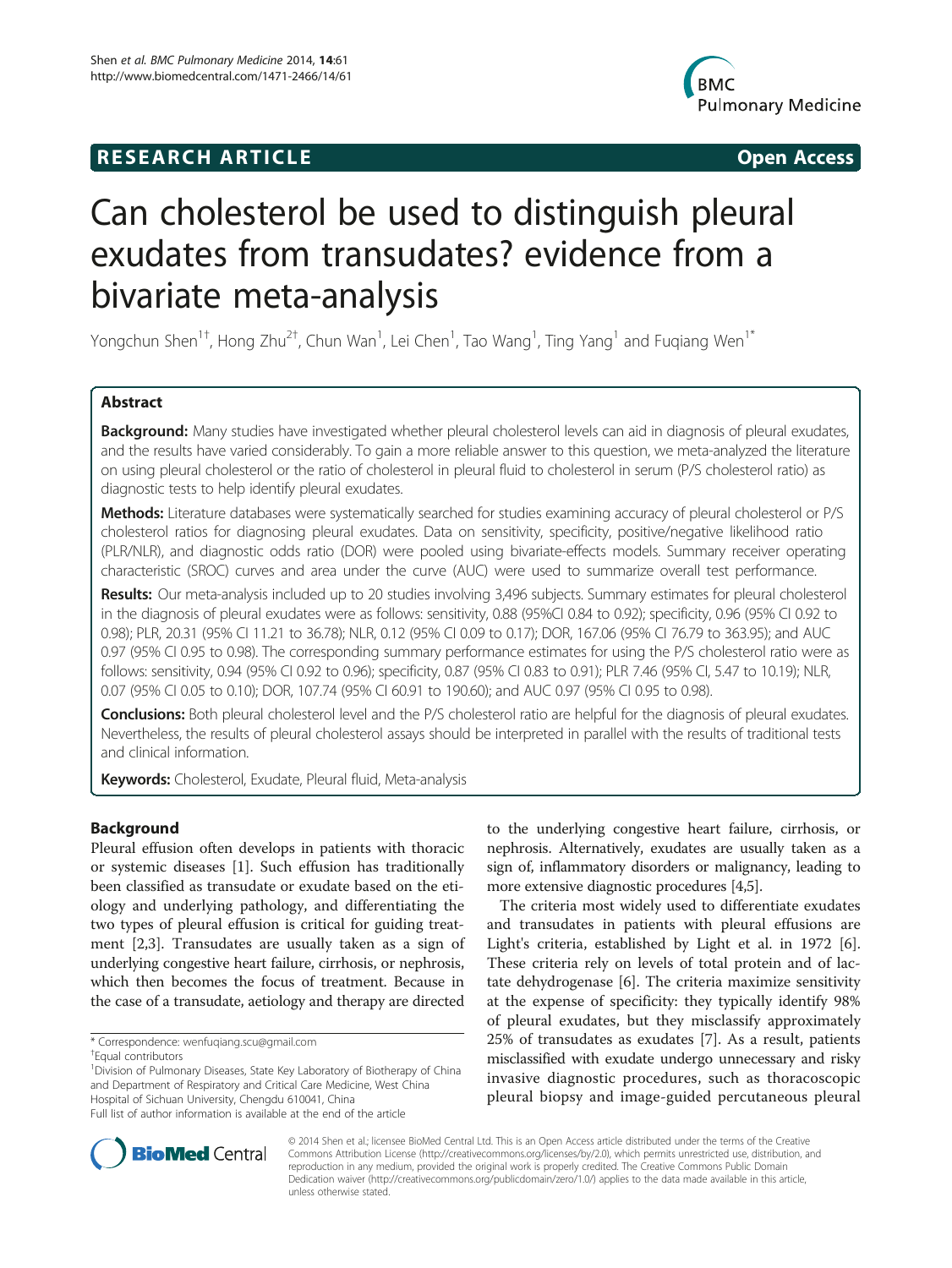biopsy [\[8](#page-7-0)]. This highlights the need to develop better methods to differentiate exudative and transudative pleural effusions [\[9\]](#page-7-0).

Since Light's criteria were published in 1972, pleural cholesterol levels have been explored for their usefulness in diagnosing pleural exudates. Cellular degeneration and vascular leakage due to increased permeability are thought to elevate pleural cholesterol levels [\[10\]](#page-7-0). Several studies suggest that pleural cholesterol is increased in pleural exudates, making it a potential biomarker for differentiating exudative and transudative pleural effusions [\[11\]](#page-8-0). Studies have come to conflicting conclusions about whether pleural cholesterol levels can provide adequate differentiating power, and other studies have explored the diagnostic potential of the ratio of cholesterol in pleural fluid to cholesterol in serum (P/S cholesterol ratio) and come to similarly conflicting conclusions [\[11](#page-8-0)]. To help gain more reliable insights, we meta-analyzed the literature on using pleural cholesterol level or the P/S cholesterol ratio to distinguish pleural exudates from transudates.

# Methods

The present meta-analysis was performed using the guidelines of the Preferred Reporting Items for Systematic Reviews, as well as the Meta-analysis Statement and methods recommended by the Cochrane Diagnostic Test Accuracy Working Group [\[12\]](#page-8-0). Institutional review board approval was not required for this retrospective meta-analysis.

Two investigators (YCS and HZ) searched in PUBMED and EMBASE for relevant articles published up to October 2013 in which the following search terms were used as Medical Headings and/or text words: "cholesterol", "pleural effusion", and "pleural fluid". The syntax for the PUBMED searches was as follows: "pleural effusion" OR "pleural fluid" AND "cholesterol". Reference lists of the included studies and review articles were also checked to identify additional studies.

Studies were included if they fulfilled the following criteria: (1) they were original research articles published in English; (2) they examined the ability of pleural cholesterol level or P/S cholesterol ratio for differentiating pleural transudates and exudates in humans; and (3) they reported sufficient data to allow calculation of true positive (TP), false positive (FP), false negative (FN), and true negative (TN) rates. Conference proceedings and studies published only as abstracts were excluded. To avoid selection bias, we also excluded studies involving fewer than 20 patients.

Two reviewers (LC and TW) independently identified eligible studies and extracted data, with which they prepared  $2 \times 2$  tables of diagnostic performance. In case of disagreement, the two reviewers arrived at a consensus. The quality of the selected studies was assessed using

the 14-items Quality Assessment of Diagnostic Accuracy Studies (QUADAS) list [\[13\]](#page-8-0).

Using bivariate regression, we calculated pooled estimates of sensitivity (SEN) and specificity (SPE) as the main outcome measures, and we constructed summary receiver operating characteristic (SROC) curves [\[14\]](#page-8-0). The bivariate approach investigates potential between-study heterogeneity and takes into account possible correlation between SEN and SPE. Based on the pooled estimates of SEN and SPE, we calculated positive likelihood ratios (PLR) and negative likelihood ratios (NLR). SEN and SPE estimates were paired to generate diagnostic odds ratios (DOR), which we used as an overall index of diagnostic accuracy. DOR relates the odds of positive test results in those with the condition with the odds of positive test results in those without the condition.

Heterogeneity was assessed using the  $I<sup>2</sup>$  inconsistency test.  $I^2$  > 50% indicated substantial heterogeneity, which was then analyzed through subgroup analyses. The following covariates were clearly reported by more than 80% of included studies and so were analyzed as possible sources of heterogeneity: publication year (before 2000 vs. after 2000), design (cross sectional vs. non-cross sectional), data collection (prospective vs. retrospective), sampling method (consecutive/random vs. nonconsecutive/nonrandom/not reported), blinding (yes vs. no or not reported), detection method (enzymatic colorimetric method vs. other), sample size  $\left($  < 100 subjects vs.  $\geq$  100 subjects), QUADAS score (<9 vs. ≥9), and cholesterol cut-off value (60 mg/dl vs. other) [\[11\]](#page-8-0).

Deeks's funnel plot was used to detect publication bias [[15\]](#page-8-0). Post-test probability (PTP) was calculated using the overall prevalence of 20% with Fagan nomograms. All analyses were performed using the "Midas" module in STATA 12.0 (Stata Corp., College Station, TX). All statistical tests were two-sided, with P values less than 0.05 taken as the threshold for statistical significance.

#### Results

After systematically searching literature databases and manually searching references lists in relevant reviews and studies, we included 20 studies examining the diagnostic accuracy of cholesterol levels in patients with pleural exudates [\[16-35](#page-8-0)]. Studies were excluded mainly because they did not examine diagnostic performance, they did not report sufficient data to construct  $2 \times 2$  tables, or they involved fewer than 20 patients. Figure [1](#page-2-0) outlines the process of selecting studies.

# Quality of reporting and study design

The final set of 20 studies involved 3,496 subjects, comprising 2,548 patients with pleural exudates and 948 with transudates. Of the included studies, 19 examined the ability of pleural cholesterol concentrations to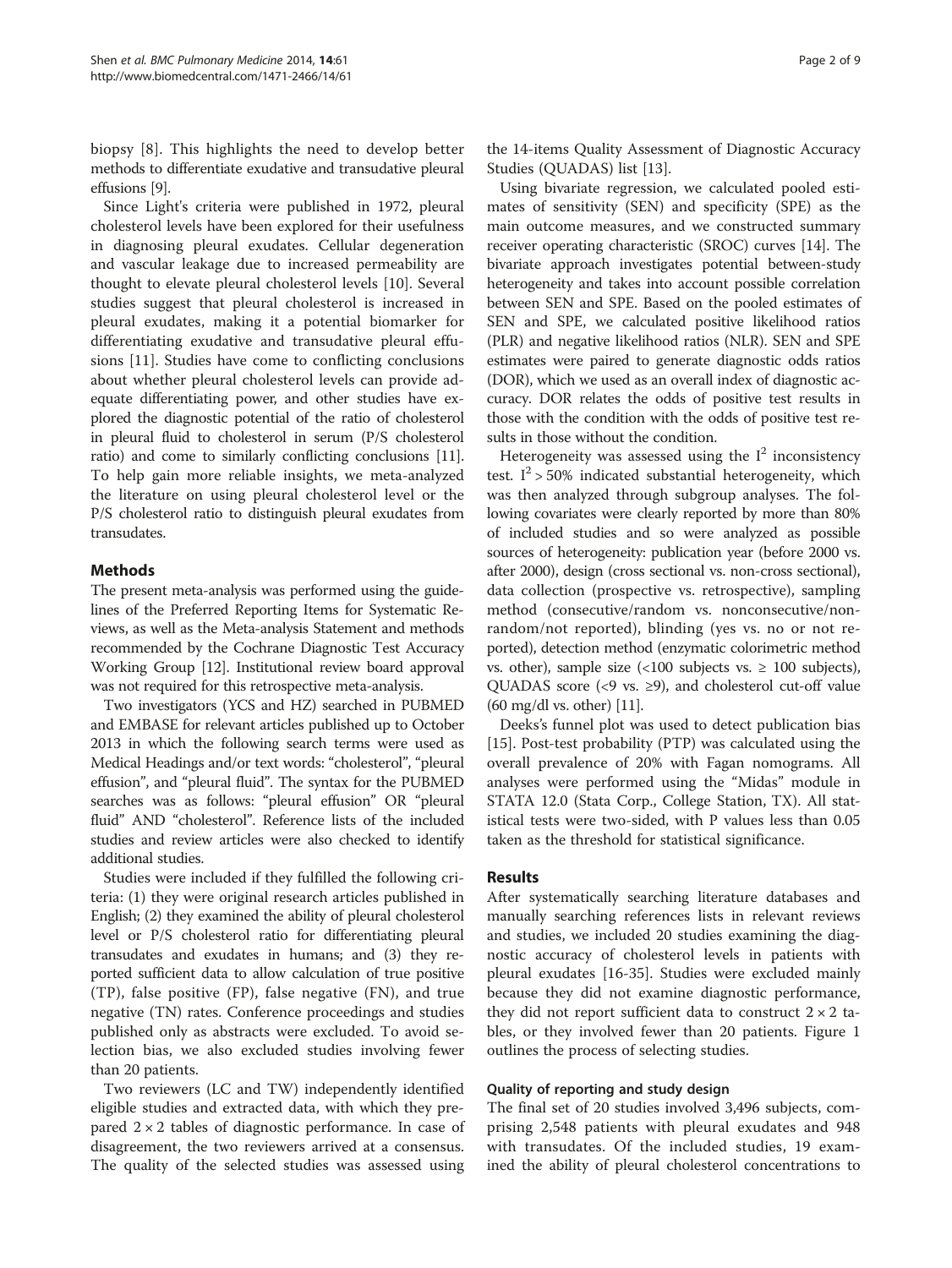<span id="page-2-0"></span>

Table 1 Clinical summary of included studies examining the diagnostic accuracy of pleural cholesterol level

| Study (ref no.)      | Year | Country      | No. patients |              | Standard          | Method     | Cut-off | <b>TP</b> | <b>FP</b>      | <b>FN</b>      | <b>TN</b> | <b>OUADAS</b>  | Misclassified* |
|----------------------|------|--------------|--------------|--------------|-------------------|------------|---------|-----------|----------------|----------------|-----------|----------------|----------------|
|                      |      |              | Exu          | <b>Trans</b> |                   |            | (mg/l)  |           |                |                |           | score          |                |
| Hamm H [16]          | 1987 | Germany      | 31           | 31           | Clinical criteria | <b>ECM</b> | 60      | 28        | 3              | 3              | 28        | 8              | 9/30           |
| Valdés L [17]        | 1991 | Spain        | 188          | 65           | Clinical criteria | <b>ECM</b> | 55      | 171       | $\mathbf{0}$   | 17             | 65        | 9              | 14/65          |
| Romero S [18]        | 1993 | Spain        | 253          | 44           | Clinical criteria | <b>ECM</b> | 60      | 206       | $\overline{4}$ | 47             | 40        | 8              | 10/44          |
| Burgess LJ [19]      | 1995 | South Africa | 270          | 123          | Clinical criteria | <b>ESM</b> | 50      | 184       | 11             | 86             | 112       | 7              | 19/112         |
| Costa M [20]         | 1995 | Chile        | 131          | 49           | Clinical criteria | <b>ECM</b> | 45      | 118       | $\mathbf{0}$   | 13             | 49        | 9              | 9/49           |
| Gil Suay V [21]      | 1995 | Spain        | 156          | 48           | Clinical criteria | <b>ECM</b> | 54      | 149       | $\overline{4}$ | 7              | 44        | 8              | 17/48          |
| Garcia-Pachon E [22] | 1996 | Spain        | 118          | 35           | Clinical criteria | <b>NA</b>  | 50      | 107       |                | 11             | 34        | 10             | 9/35           |
| Kalayci AG [23]      | 1996 | Turkey       | 40           | 20           | Clinical criteria | <b>ECM</b> | 40      | 36        |                | $\overline{4}$ | 19        | 9              | <b>NA</b>      |
| Metintas M [24]      | 1997 | Turkey       | 72           | 21           | Clinical criteria | <b>ECM</b> | 60      | 54        | 3              | 18             | 18        | 10             | 4/21           |
| Gázquez   [25]       | 1998 | Spain        | 155          | 38           | Clinical criteria | <b>ECM</b> | 50      | 130       | 6              | 25             | 32        | $\overline{7}$ | 11/38          |
| Romero S [26]        | 2000 | Spain        | 182          | 61           | Clinical criteria | <b>ECM</b> | 60      | 155       | 5              | 27             | 56        | 9              | 9/61           |
| Yilmaz A [27]        | 2000 | Turkey       | 150          | 105          | Clinical criteria | <b>ECM</b> | 60      | 143       | $\overline{4}$ | 7              | 101       | 8              | 13/105         |
| Porcel JM [28]       | 2001 | Spain        | 139          | 32           | Clinical criteria | <b>ECM</b> | 60      | 111       |                | 28             | 31        | 9              | 8/32           |
| Alexandrakis MG [29] | 2002 | Greece       | 82           | 24           | Light's criteria  | <b>NA</b>  | 65      | 76        | $\mathbf{0}$   | 6              | 24        | 10             | <b>NA</b>      |
| Guleria R [30]       | 2003 | India        | 50           | 25           | Clinical criteria | <b>NA</b>  | 60      | 44        | $\mathbf{0}$   | 6              | 25        | 9              | 5/25           |
| Leers MP [31]        | 2007 | Netherlands  | 300          | 108          | Clinical criteria | <b>ECM</b> | 60      | 227       | $\overline{2}$ | 73             | 106       | 11             | 29/108         |
| Razi E [32]          | 2008 | Iran         | 70           | 49           | Light's criteria  | NA.        | 38      | 61        | 10             | 9              | 39        | 8              | <b>NA</b>      |
| Hamal AB [33]        | 2013 | Nepal        | 43           | 19           | Clinical criteria | <b>ECM</b> | 45      | 42        | $\mathbf{0}$   | $\mathbf{1}$   | 19        | 12             | <b>NA</b>      |
| Patel AK [34]        | 2013 | India        | 49           | 11           | Clinical criteria | <b>NA</b>  | 60      | 48        | $\mathbf{0}$   |                | 11        | 11             | 0/11           |

Abbreviations: ECM, enzymatic colorimetric method; ESM, enzymatic spectrophotometric method; Exu, pleural exudate; Trans, transudate; TP, no. of true positives; FP, no. of false positives; FN, no. of false negatives; NA, not applicable; TN, no. of true negatives; QUADAS, quality assessment of diagnostic accuracy studies. \*No. of transudates misclassified as exudates based on Light's criteria (misclassifications/total).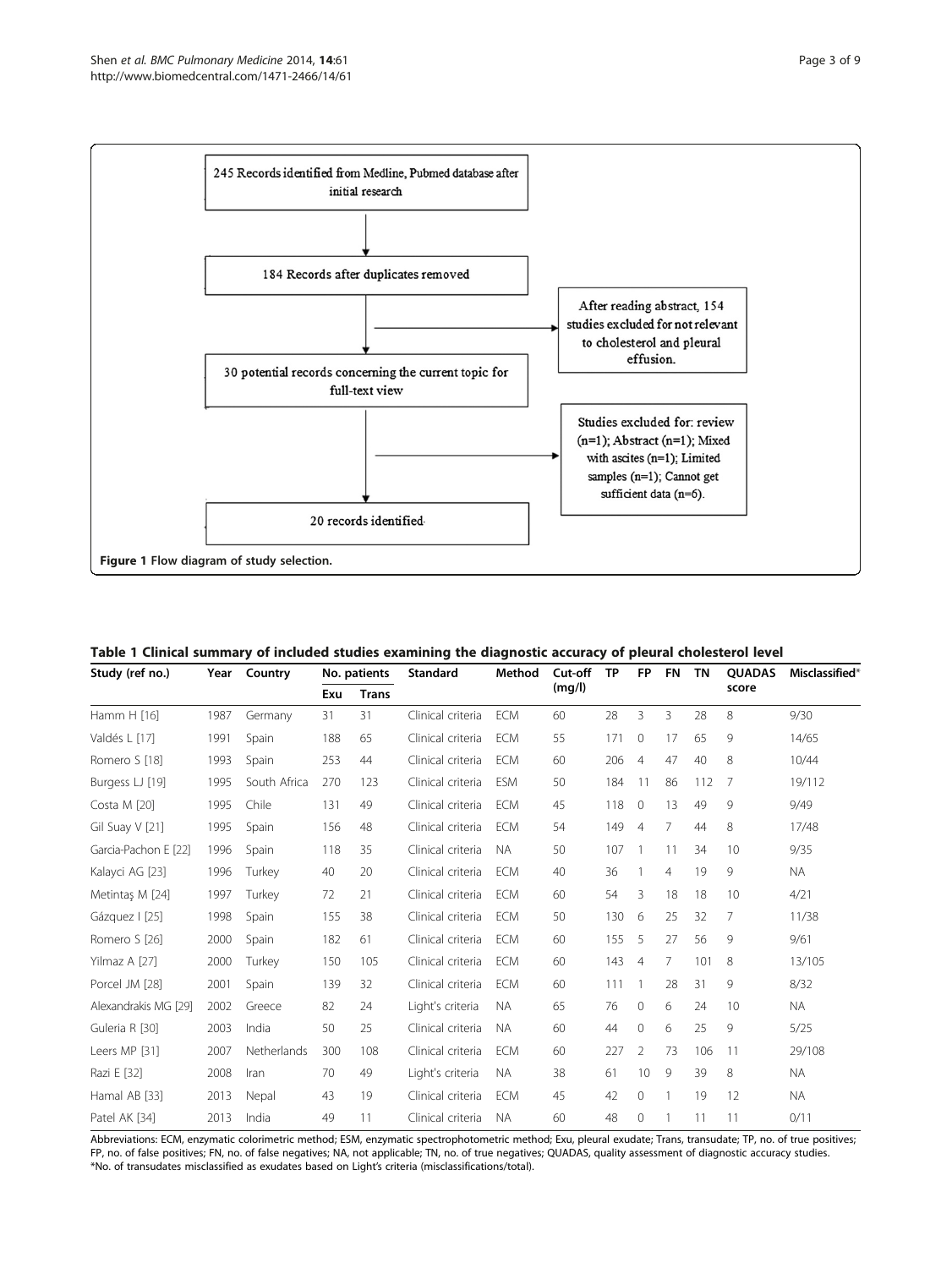| Study (ref. no.)     | Year | Sample size     |                    | Cut-off | <b>TP</b> | <b>FP</b>      | <b>FN</b>      | <b>TN</b> |
|----------------------|------|-----------------|--------------------|---------|-----------|----------------|----------------|-----------|
|                      |      | <b>Exudates</b> | <b>Transudates</b> |         |           |                |                |           |
| Hamm H [16]          | 1987 | 31              | 31                 | 0.3     | 29        | $\overline{2}$ | $\overline{2}$ | 29        |
| Valdés L [17]        | 1991 | 188             | 65                 | 0.3     | 174       | 8              | 14             | 57        |
| Romero S [18]        | 1993 | 249             | 42                 | 0.3     | 222       | 12             | 27             | 30        |
| Burgess LJ [19]      | 1995 | 270             | 123                | 0.3     | 240       | 23             | 30             | 100       |
| Gil Suay V [21]      | 1995 | 156             | 48                 | 0.32    | 152       | 4              | $\overline{4}$ | 44        |
| Garcia-Pachon E [22] | 1996 | 118             | 35                 | 0.3     | 109       |                | 9              | 34        |
| Kalayci AG [23]      | 1996 | 40              | 20                 | 0.3     | 38        | $\overline{2}$ | $\overline{2}$ | 18        |
| Metintaş M [24]      | 1997 | 72              | 21                 | 0.3     | 67        | 6              | 5              | 15        |
| Romero S [26]        | 2000 | 182             | 61                 | 0.3     | 171       | 11             | 11             | 50        |
| Yilmaz A [27]        | 2000 | 150             | 105                | 0.3     | 143       | 11             | $\overline{7}$ | 94        |
| Horvath LL [35]      | 2001 | 69              | 40                 | 0.3     | 68        | $\overline{2}$ |                | 38        |
| Alexandrakis MG [29] | 2002 | 82              | 24                 | 0.38    | 77        | 3              | 5              | 21        |
| Guleria R [30]       | 2003 | 50              | 25                 | 0.4     | 49        | 4              |                | 21        |

<span id="page-3-0"></span>Table 2 Clinical summary of included studies examining the diagnostic accuracy of the ratio of cholesterol in pleural fluid to cholesterol in serum

Abbreviations: TP, no. of true positives; FP, no. of false positives; FN, no. of false negatives; NA, not applicable; TN, no. of true negatives.

distinguish exudates from transudates, while 13 examined the ability of the P/S cholesterol ratio to do this. Included studies were published between 1987 and 2013. In all included studies, most studies took into account the limitations of Light's criteria and therefore diagnosed exudative pleural effusion by combining Light's criteria with

clinical information, treatment response, and other data, which is widely considered an acceptable basis for exudate diagnosis. Of the 20 studies, 12 had QUADAS scores  $\geq$ 9. Tables [1](#page-2-0) and 2 summarize the clinical characteristics of the patients in each study as well as the QUADAS scores for each publication.

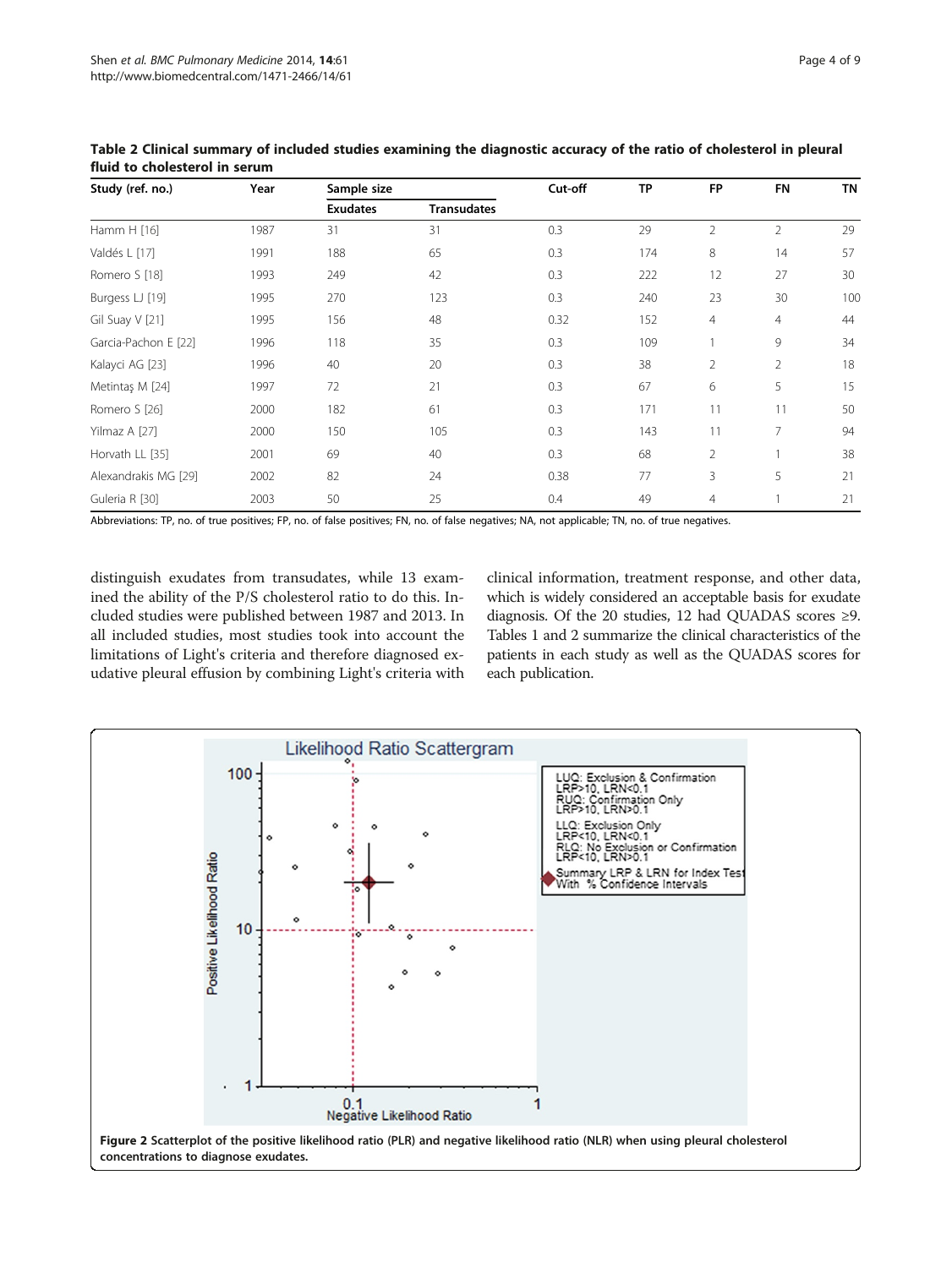



# Diagnostic accuracy of pleural cholesterol level

The following pooled parameters were calculated over all 19 studies examining pleural cholesterol concentrations for diagnosing exudates: SEN, 0.88 (95% CI: 0.84- 0.91); SPE, 0.96 (95% CI: 0.92-0.98); PLR, 20.31 (95% CI: 11.21-36.78) (Figure [2](#page-3-0)); NLR, 0.12 (95% CI: 0.09-0.17) (Figure [2](#page-3-0)); and DOR, 167.06 (95% CI: 76.69-363.95). All five performance indices showed high  $I^2$  values: SEN, 91.13%; SPE, 74.31%; PLR, 63.7%; NLR, 91.96%; and DOR, 100% (all  $P < 0.05$ ). This suggests substantial heterogeneity among the studies.

Figure 3 shows a plot of the rate of true positives as a function of the rate of false positives for individual studies, as well as the corresponding SROC curve. Using the bivariate approach, which estimates not only the strength but also the shape of the correlation between SEN and SPE, we plotted the observed and predicted ellipses at a 95% confidence level. The AUC was 0.97 (95% CI: 0.95-0.98), indicating a high discriminatory ability of pleural cholesterol. Fagan's nomogram for likelihood ratios (Figure 4) indicated that using cholesterol to detect pleural exudates increased the post-probability to 83% when the results were positive and reduced the post-probability to 4% when the results were negative.

### Diagnostic accuracy of the P/S cholesterol ratio

A total of 13 studies with 2,297 subjects examined the ability of the P/S cholesterol ratio to distinguish exudates from transudates. Table [3](#page-5-0) summarizes the SEN, SPE, PLR, NLR, and DOR, while Figure [5](#page-5-0) shows the SROC curve. The AUC was 0.97 (95% CI: 0.95-0.98), suggesting high overall accuracy.

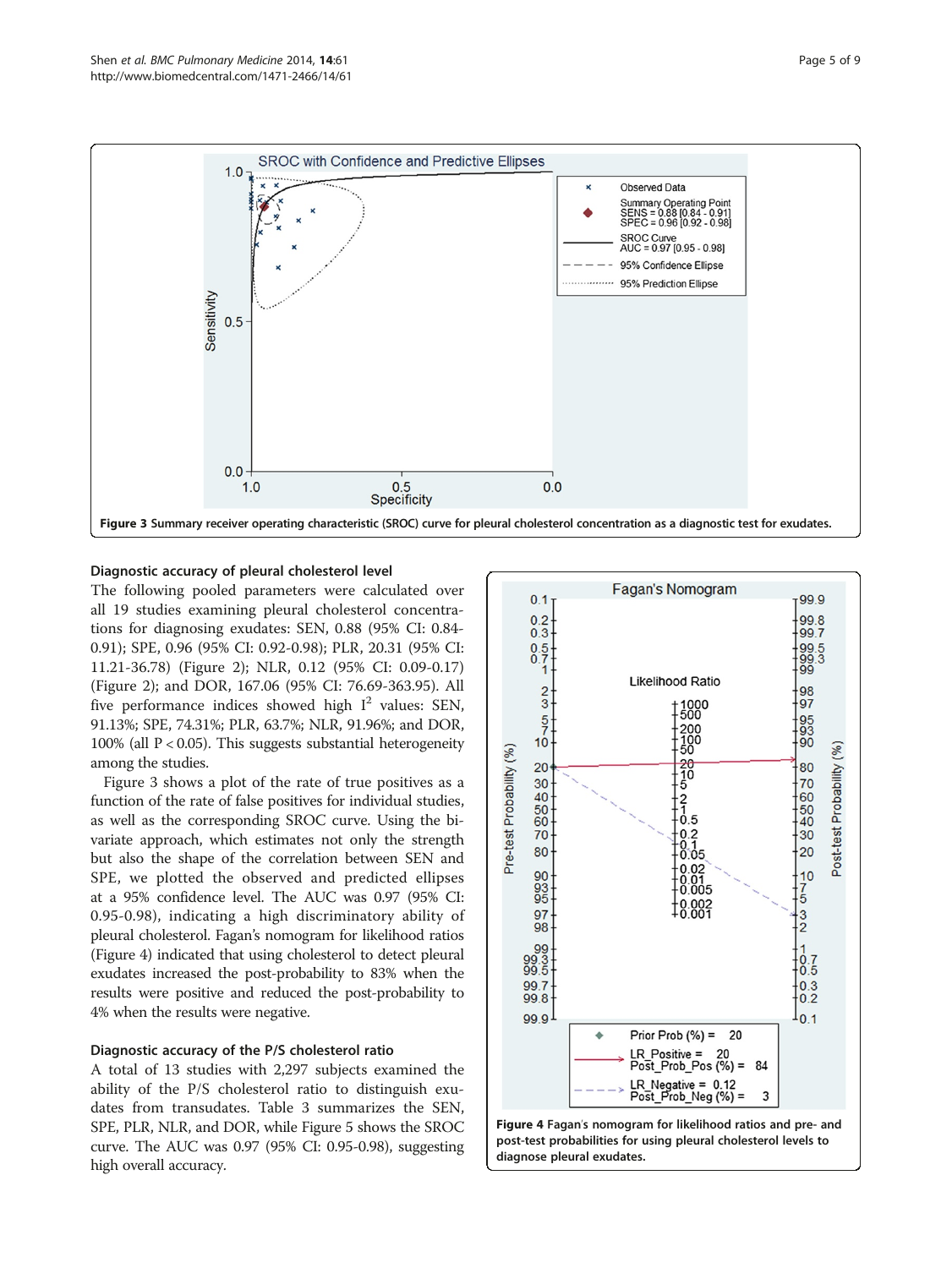<span id="page-5-0"></span>Table 3 Summary characteristics of diagnostic performance of pleural cholesterol levels and ratio of cholesterol in pleural fluid to cholesterol in serum

| Parameter   | <b>Pleural cholesterol</b><br>concentrations | Pleural fluid to serum<br>cholesterol ratio |
|-------------|----------------------------------------------|---------------------------------------------|
| Sensitivity | 0.88                                         | 0.94                                        |
|             | (95CI: 0.84-0.92)                            | (95CI: 0.92-0.96)                           |
| Specificity | 0.96                                         | 0.87                                        |
|             | (95Cl: 0.92-0.98)                            | (95Cl: 0.83-0.91)                           |
| PI R        | 20.31                                        | 746                                         |
|             | (95Cl: 11.21-36.78)                          | $(95C: 5.47-10.19)$                         |
| NI R        | 0.12                                         | 0.07                                        |
|             | (95Cl: 0.09-0.17)                            | (95Cl: 0.05-0.10)                           |
| DOR         | 167.06                                       | 107.74                                      |
|             | (95Cl: 76.69-363.95)                         | (95Cl: 60.91-190.60)                        |
| PPP         | 84%                                          | 65%                                         |
| <b>PPN</b>  | 3%                                           | 7%                                          |
| AUC.        | 0.97                                         | 0.97                                        |
|             | (95CI: 0.95-0.98)                            | (95CI: 0.95-0.98)                           |

#### Investigations of heterogeneity and publication bias

Significant heterogeneity was identified among included studies, so we performed subgroup analysis to investigate the possible sources of this heterogeneity. Table [4](#page-6-0) summarizes the influence of certain covariates on the SEN and SPE. SPE was significantly higher with some covariates, such as QUADAS score or blinding. However, these covariates did not significantly affect SEN. Deeks' funnel plot asymmetry test was used to assess likelihood of publication bias in the final set of studies. The slope coefficient was associated with a P value of 0.50, suggesting symmetry in the data and low likelihood of such bias (Figure [6](#page-6-0)).

# **Discussion**

Despite the importance of defining the type of pleural effusion accurately, current methods lack the power to reliably differentiate pleural exudates from transudates [\[7](#page-7-0)]. Several studies suggest that pleural cholesterol levels and the P/S cholesterol ratio may be able to accomplish this, but the studies have given conflicting results. Our metaanalysis suggests that both pleural cholesterol level and P/S cholesterol ratio are useful as tools in the diagnosis of pleural exudates, though they probably cannot stand on their own and so should be used in conjunction with more traditional tests.

Our meta-analysis showed that pleural cholesterol level was associated with high SEN (0.88, 95% CI: 0.84- 0.91) and SPE (0.96, 95% CI: 0.92-0.98). These findings suggest that pleural cholesterol may represent a new milestone in pleural exudate diagnosis. The SROC curve illustrates overall test performance, and shows the tradeoff between SEN and SPE. Our SROC analysis showed an AUC of 0.97, suggesting high overall accuracy. Another indicator of diagnostic accuracy is DOR, which is the ratio of the odds of a true positive to the odds of a false positive; DOR combines SEN and SPE data into a single number ranging from 0 to infinity, with higher values indicating better discriminatory test performance.

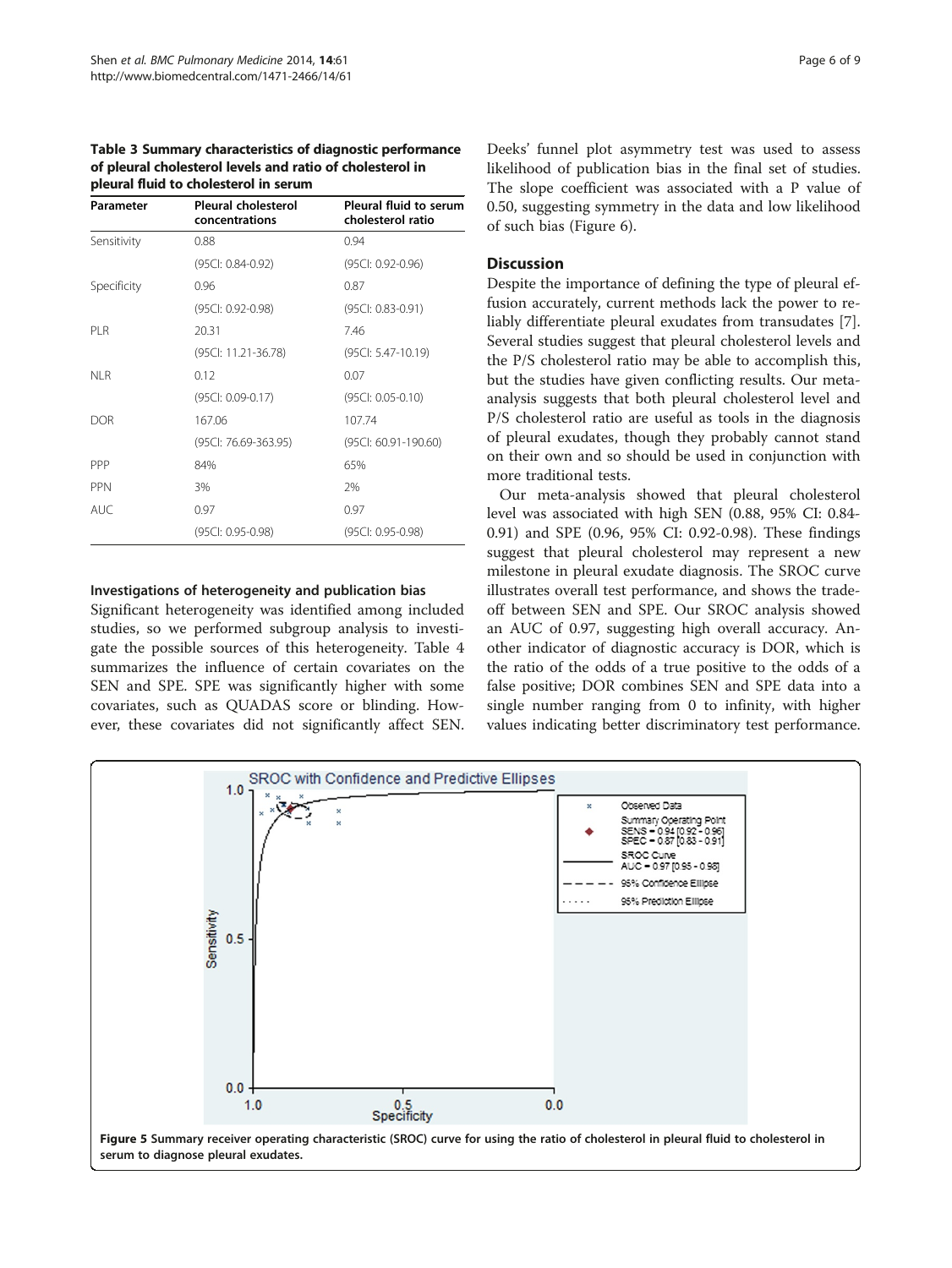<span id="page-6-0"></span>Table 4 Subgroup analysis for sensitivity and specificity

| Covariate           | Sensitivity               | Coefficient | z       | P    | <b>Specificity</b>      | Coefficient | z       | P    |
|---------------------|---------------------------|-------------|---------|------|-------------------------|-------------|---------|------|
| Publication year    | 0.90 (95% CI 0.84-0.94)   | 2.19        | 0.84    | 0.40 | 0.97 (95% CI 0.92-0.99) | 3.39        | 0.93    | 0.35 |
| Method              | 0.88 (95% CI 0.83-0.92)   | 2.01        | $-0.20$ | 0.84 | 0.96 (95% CI 0.92-0.98) | 3.07        | $-0.10$ | 0.92 |
| Cut-off value       | 0.86 (95% CI 0.80-0.91)   | 1.85        | $-0.96$ | 0.34 | 0.96 (95% CI 0.91-0.98) | 3.08        | $-0.02$ | 0.99 |
| <b>OUADAS</b> score | 0.89 (95% CI 0.84-0.93)   | 2.07        | 0.34    | 0.74 | 0.98 (95% CI 0.95-0.99) | 3.77        | 3.15    | 0.00 |
| Sample size         | 0.87 (95% CI 0.82-0.91)   | 1.92        | $-1.03$ | 0.30 | 0.95 (95% CI 0.91-0.98) | 3.02        | $-0.36$ | 0.72 |
| Prospective         | $0.90$ (95% CI 0.85-0.93) | 2.18        | 1.08    | 0.28 | 0.95 (95% CI 0.90-0.98) | 2.95        | $-0.64$ | 0.52 |
| Design              | 0.90 (95% CI 0.86-0.93)   | 2.22        | 1.70    | 0.09 | 0.94 (95% CI 0.90-0.97) | 2.81        | $-1.42$ | 0.16 |
| Consecutive         | 0.87 (95% CI 0.82-0.91)   | 1.90        | $-1.50$ | 0.13 | 0.95 (95% CI 0.91-0.97) | 2.87        | $-1.56$ | 0.12 |
| Blinding            | 0.88 (95% CI 0.80-0.93)   | 1.99        | $-0.16$ | 0.88 | 0.98 (95% CI 0.95-0.99) | 3.95        | 2.00    | 0.05 |

Mean DOR in our meta-analysis was 167.06, suggesting that assaying pleural cholesterol levels should be helpful in the diagnosis of pleural exudates.

We further examined the diagnostic accuracy of pleural cholesterol levels by calculating PLR and NLR, which can be easier to relate to clinical practice than SROC and DOR [\[36](#page-8-0)]. The pooled PLR value of 20.31 suggests that patients with pleural exudates have an approximately 20 fold higher chance of giving a positive pleural cholesterol test result than do patients without exudates. At the same time, the pooled NLR was 0.12, indicating that a negative pleural cholesterol test result is 12% likely to be a false negative, which is not low enough to rule out pleural exudates. This comprehensive analysis of the diagnostic accuracy of pleural cholesterol levels suggests that this indicator may not be reliable enough on its own but should instead be used in conjunction with other conventional tests. This unreliability may in part reflect the sensitivity of pleural cholesterol levels to differences in disease conditions, patient population, and environment.

Using the P/S cholesterol ratio instead of absolute cholesterol levels may help eliminate the effects of such factors to aid the diagnosis of pleural exudates. Our results revealed that P/S cholesterol ratio showed even higher SEN than pleural cholesterol levels (0.94, 95% CI: 0.92-0.96); in addition, the AUC was 0.97, suggesting that the P/S cholesterol ratio also shows high discriminatory ability.

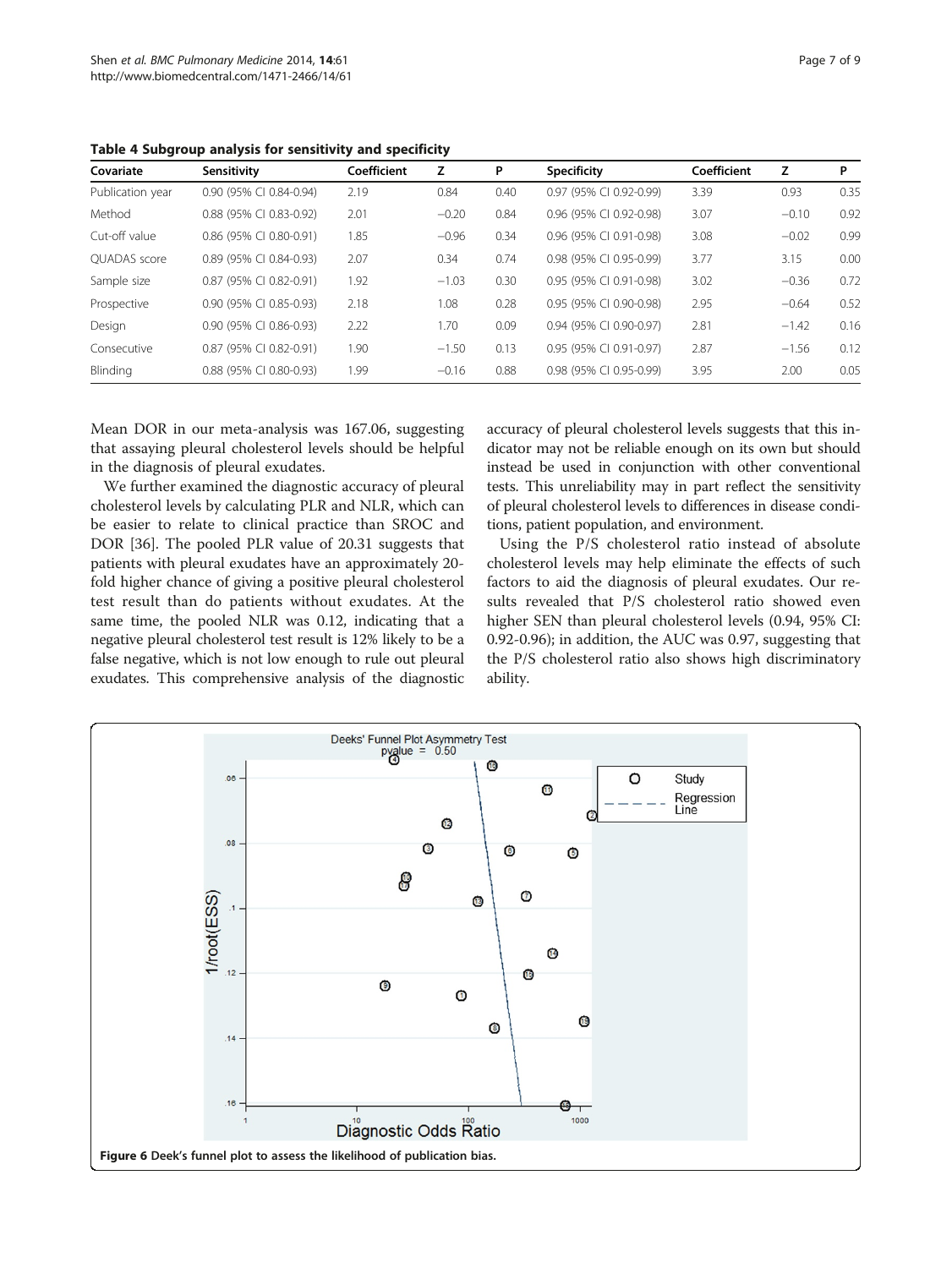<span id="page-7-0"></span>Misclassification of transudates as exudates can lead to inappropriate patient management or potentially unnecessary and invasive diagnostic investigations that increase morbidity and health care costs [\[37](#page-8-0)]. Therefore we compared how often clinicians misclassified pleural transudates as exudates depending on whether they relied on pleural cholesterol levels or Light's criteria (Table [1](#page-2-0)). Pleural cholesterol levels were associated with a significantly lower misclassification rate. We conclude that pleural cholesterol level shows substantial promise as a supplementary test for distinguishing pleural exudates from transudates.

While meta-analysis is well-suited for generating summary outcomes, the pooled results can mask heterogeneity that should be understood in detail [\[38\]](#page-8-0). Indeed we detected substantial heterogeneity across the included studies, and subgroup analyses suggest that differences in QUADAS score accounted for most of the observed SPE heterogeneity. Such differences did not, however, significantly affect SEN, suggesting that study quality had little influence on the TP rate of pleural cholesterol tests. Given the effect of study quality on SPE and the low QUADAS scores of several included studies, future studies should aim for greater rigor in order to decrease the risk of bias.

Our meta-analysis suggests an association between elevated pleural cholesterol and the presence of pleural exudates, which implies that cholesterol contributes to exudate pathogenesis. It is not immediately clear how this happens, so future research should examine this question in order to provide a biological basis for the observed association. Our meta-analysis also points out the need for investigating the effect of cut-off value on the diagnostic accuracy of pleural cholesterol levels. The values in our meta-analysis ranged from 38 to 65 mg/dl. This variation in cut-off value partly reflects differences in clinical context: a lower cut-off value is typically used for cardiac patients with pleural effusion than for patients in cancer institutes. Further work should aim to identify the cut-off value that provides optimal diagnostic accuracy [\[11](#page-8-0)].

The findings of this meta-analysis should be interpreted with caution because of several limitations. While our strict inclusion and exclusion criteria may have helped reduce selection bias, they led to a relatively small final set of studies for which statistical power may be inadequate for drawing definitive conclusions about the ability of pleural cholesterol levels to discriminate between exudates and transudates. For example, we included only studies published in English in a relatively small number of databases. Our results may be biased by our omission of unpublished studies, studies published in other languages and studies published in journals not indexed in the databases we searched.

#### Conclusions

Our meta-analysis suggests that assaying pleural cholesterol levels and the P/S cholesterol ratio may significantly aid the diagnosis of pleural exudates. In the near future, cholesterol-based assays may prove useful as a non-invasive confirmatory test to complement current screening procedures and as a rapid clinical test to guide the comprehensive management of patients with pleural effusion.

#### Abbreviations

P/S cholesterol ratio: Ratio of cholesterol level in pleural fluid to cholesterol level in serum; TP: True positive; FP: False positive; FN: False negative; TN: True negative; QUADAS: Quality assessment of diagnostic accuracy studies; SEN: Sensitivity; SPE: Specificity; SROC: Summary receiver operating characteristic; PLR: Positive likelihood ratio; NLR: Negative likelihood ratio; DOR: Diagnostic odds ratio; AUC: Area under the curve.

#### Competing interests

All authors declare that they have no conflicts of interest or financial disclosures.

#### Authors' contributions

YCS and HZ: conceived the article and contributed to the systematic review, meta-analysis, and manuscript writing. LC and Tao: contributed to the systematic review and manuscript writing. CW and TY: contributed to the systematic review and manuscript writing. FQW: guarantor of the manuscript who takes responsibility for the integrity of the work as a whole, from inception to published article. All authors read and approved the final manuscript.

#### Acknowledgments

This work was supported by grants 81230001, 81301962 and 8130032 from the National Natural Science Foundation of China. We are indebted to the authors of the primary studies included in this meta-analysis; without their contributions, this work would not have been possible.

#### Author details

<sup>1</sup> Division of Pulmonary Diseases, State Key Laboratory of Biotherapy of China and Department of Respiratory and Critical Care Medicine, West China Hospital of Sichuan University, Chengdu 610041, China. <sup>2</sup>Department of Abdominal Cancer, West China Hospital of Sichuan University, Chengdu 610041, China.

#### Received: 16 January 2014 Accepted: 8 April 2014 Published: 15 April 2014

#### References

- 1. Fisk M, Branley H: Pleural effusion. Br J Hosp Med 2013, 74:C50-C54.
- 2. Light RW: Pleural effusions. Med Clin North Am 2011, 95:1055-1070.
- 3. Sahn SA: Getting the most from pleural fluid analysis. Respirology 2012, 17:270–277.
- 4. Kruger D: Evaluating the adult with new-onset pleural effusion. JAAPA 2013, 26:20–27.
- 5. McGrath EE, Anderson PB: Diagnosis of pleural effusion: a systematic approach. Am J Crit Care 2011, 20:119–127.
- 6. Light RW, Macgregor MI, Luchsinger PC, Ball WC Jr: Pleural effusions: the diagnostic separation of transudates and exudates. Ann Intern Med 1972, 77:507–513.
- 7. Porcel JM: Identifying transudates misclassified by Light's criteria. Curr Opin Pulm Med 2013, 19:362–367.
- 8. Shen YC, Liu MQ, Wan C, Chen L, Wang T, Wen FQ: Diagnostic accuracy of vascular endothelial growth factor for malignant pleural effusion: A meta-analysis. Exp Ther Med 2012, 3:1072–1076.
- 9. Kummerfeldt CE, Chiuzan CC, Huggins JT, Divietro ML, Nestor JE, Sahn SA, Doelken P: Improving the predictive accuracy of identifying exudative effusions. Chest 2013, 145:586–592.
- 10. Hillerdal G: Chyliform (cholesterol) pleural effusion. Chest 1985, 88:426–428.